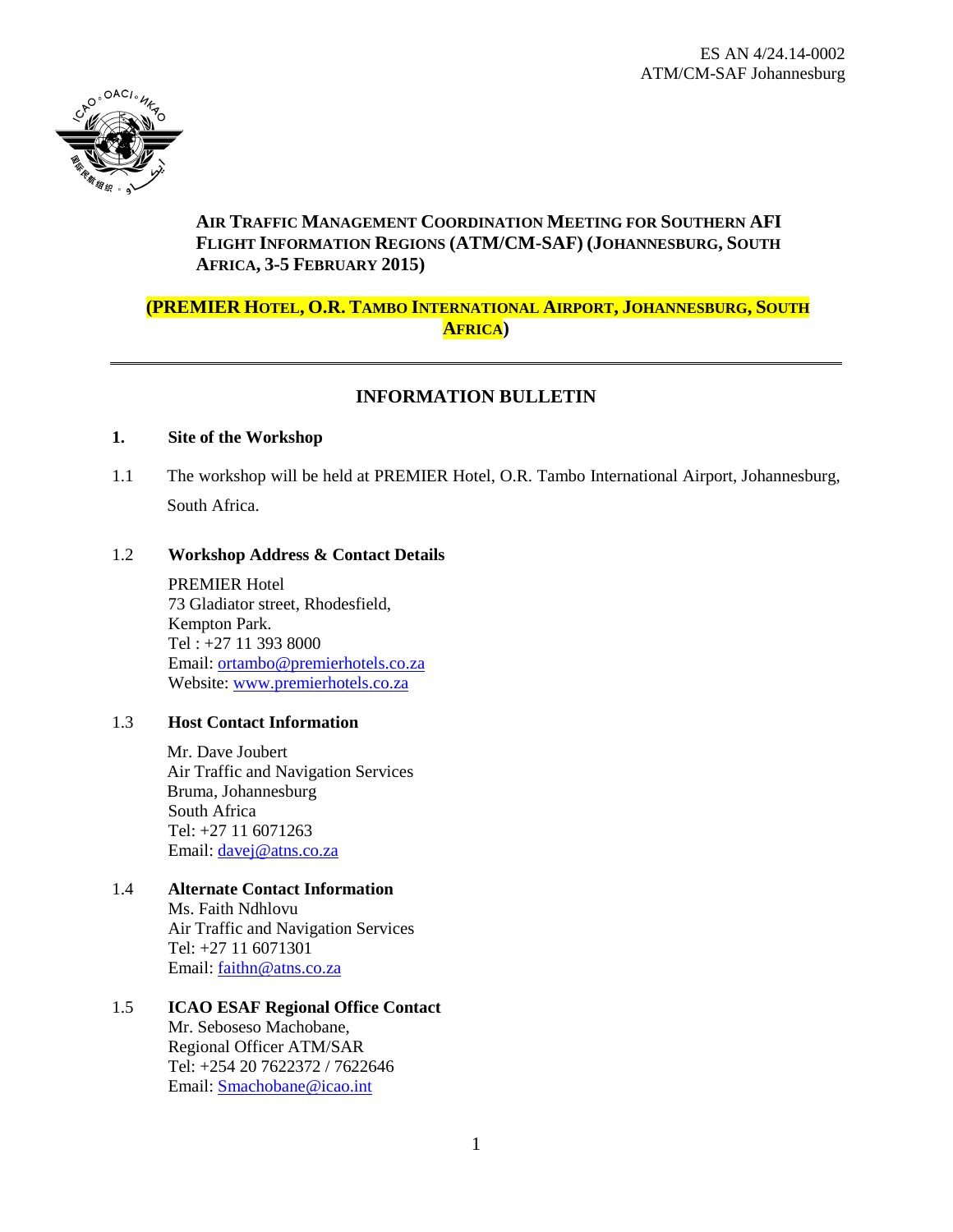### **2. Registration**

2.1 Participants are required to complete a registration form and forward it to ICAO in advance as indicated in the invitation letter. In addition, participants will be required to reaffirm their registration at the registration desk on Tuesday 3 February 2015 from 08:00am to 08:30am.

#### **3. Opening Session**

3.1 The official opening of the meeting will take place on Tuesday Monday 3 February 2015 at 08:30am

### **4. Working Language**

4.1 The workshop will be conducted in the English language only.

### **5. Hotel Information**

5.1 Participants are required to make their own reservations directly with the hotels. A list of selected hotels in the vicinity of the venue is appended to this bulletin.

#### **6. Transportation**

- 6.1 Participants are requested to make their **own transportation arrangements from OR Tambo International Airport to their hotels/lodges/guest houses** and back.
- 6.2 Participants are also requested to make their **own transportation arrangements to and from the workshop venue**, if they are not staying at the venue hotel. It may be useful for participants to approach the hotel, lodge or guest house to coordinate a daily taxi service to and from the workshop venue. Some hotels, lodges and guest houses operate own transportation that may be used to/from the venue depending on arrangements made with the hotel/lodge/guest house.
- 6.3 Delegates not staying at the venue hotel are advised to take into consideration peak hour traffic in the Boksburg, Kempton Park/Johannesburg area when planning their daily transportation.

## **7. Visa**

- 7.1 While all travellers to South Africa should have a valid passport, participants are advised to ascertain at the respective Embassies whether or not they are exempt from the entry visa requirement for South Africa. In applying for a visa, it is advisable to produce the letter of invitation from ICAO, together with other documents which may be required by the Embassies. **It is important to apply for visas well in advance.**
- 7.2 Some countries are exempted from visa requirements. See [http://www.southafrica.info/travel.](http://www.southafrica.info/travel)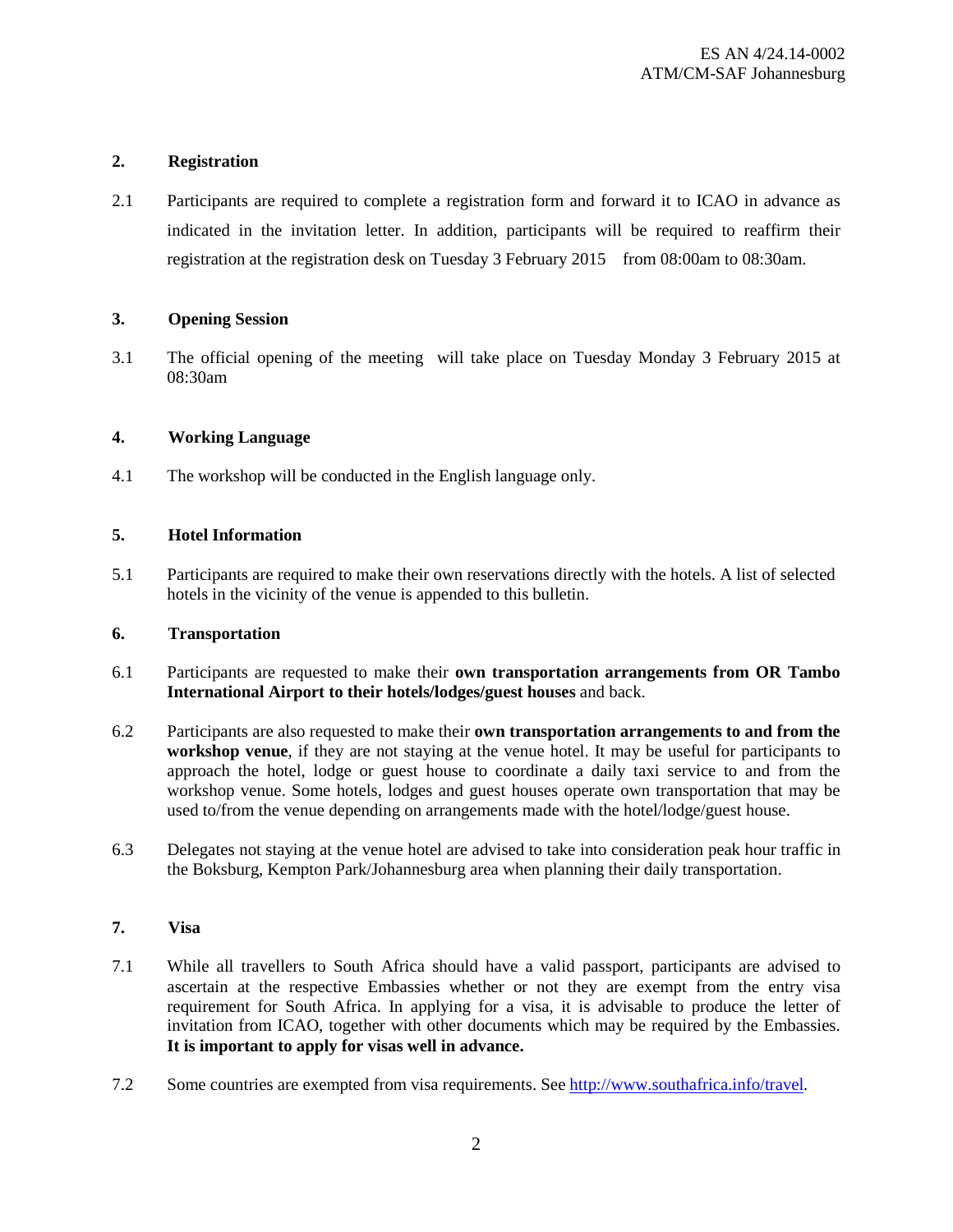# **8. Health**

- 8.1 It is strongly recommended for participants to have travel insurance (including health) for the duration of their stay in South Africa. Participants should particularly ensure that their insurance is applicable in South Africa. Furthermore, they should carry evidence of current health/hospitalization insurance such as cards that may be produced to health institutions should the need arise. Participants are also encouraged to provide information during registration, on their next of kin who may be contacted on behalf of the participant should the need arise.
- 8.2 Presentation of a valid **yellow fever vaccination certificate** at the point of entry in South Africa is required for persons who originate from or have travelled to States where yellow fever is described by the World Health Organization (WHO), as endemic. This includes the following States: Angola, Benin, Burkina Faso, Burundi, Comoros, Central African Republic, Chad, Congo, DRC, Côte d'Ivoire, Ethiopia, Gabon, Gambia, Ghana, Guinea Bissau, Guinea Equatorial, Liberia, Mali, Mauritania, Mozambique, Niger, Nigeria, Somalia, Congo, Rwanda, São Tomé and Principe, Senegal, Sierra Leone, Tanzania, Togo and Uganda
- 8.3 Persons who fail to produce a valid yellow fever vaccination certificate to the health officials may be required to take the vaccination at the point of entry against payment of 600 South African Rands (subject to change by the appropriate authority). The officials may take other action in accordance with applicable regulations and procedures. For more information participants may wish to visit the World Health Organization (WHO) website http://www.who.int/ith/ for more information on South Africa.
- 8.4 Information on clinics, pharmacies and hospitals nearest to the meeting venue, will be provided on the first day of the meeting.
- 8.5 Treated water is available in South Africa and it is safe to drink straight from the tap. Bottled mineral water, both sparkling and still, is readily available in most shops.

#### **9. Weather and Local Time Information**

- 9.1 During the month of March, temperatures are mild during the day and cool during the night. Forecast minimum/ maximum temperatures for March 2014 are  $13^{\circ}C/26^{\circ}C$ .
- 9.2 South Africa local time is UTC/GMT  $+$  2 hours. It is fixed across the country and there is no daylight savings adjustment.

#### **10. Local Currency and Foreign Exchange Rates**

- 10.1 The basic unit of currency is the South African Rand (ZAR), which is divided into 100 cents. There are silver and bronze coins up to R5.00. Notes are available in denominations of R10, R20, R50, R100 and R200).
- 10.2 The South African Rand exchange rates are determined by the interbank trade which varies daily. Participants are advised to obtain current information from the internet. It should be noted however that currency exchange bureaux and banks may have different rates.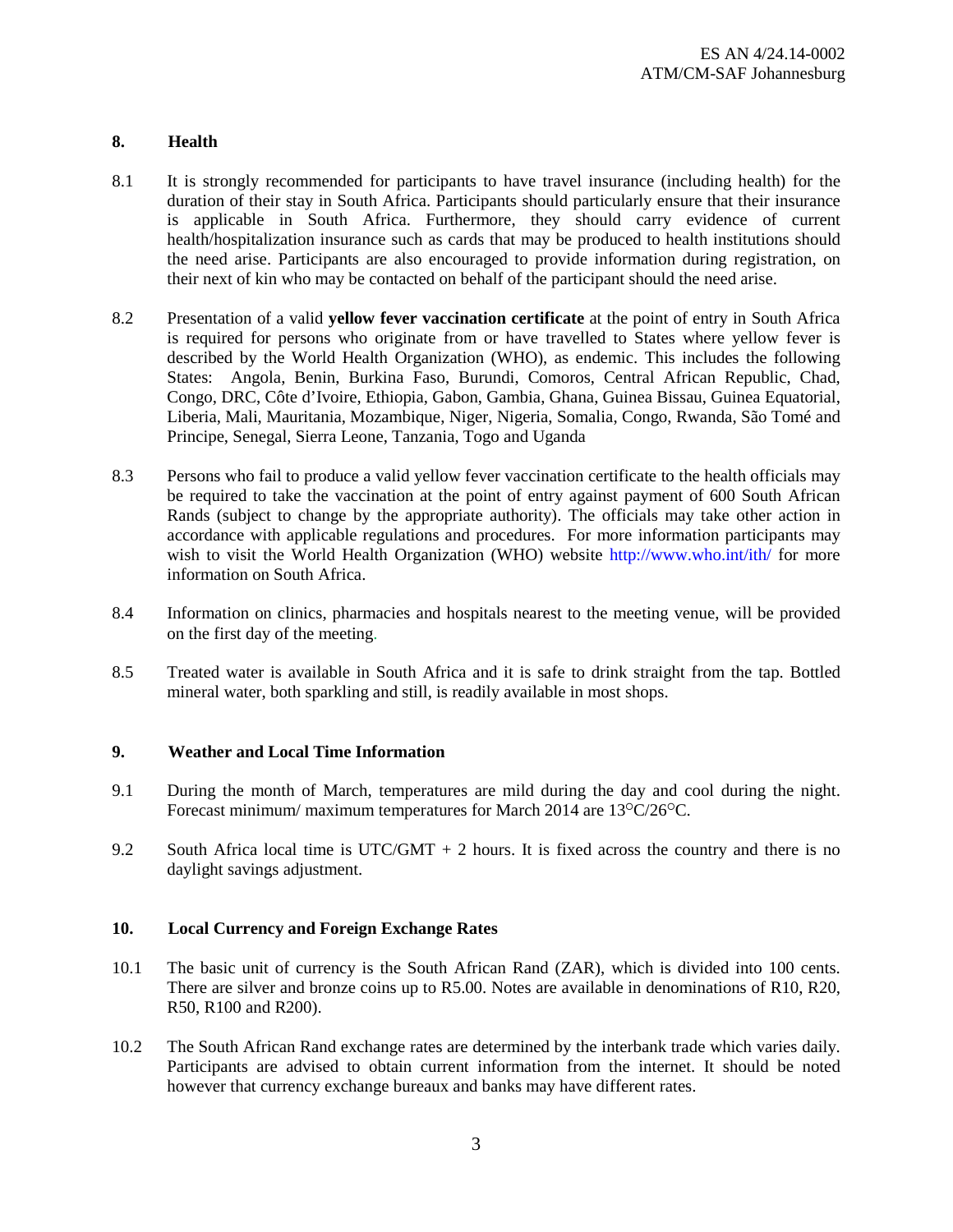- 10.3 Commercial banks and forex bureaux provide exchange facilities. Most banks are open between 9.00 am to 15.30 pm from Monday to Friday and between 8:30 am to 13.00 pm on Saturdays. Hotels also offer exchange facilities but at less favourable rates.
- 10.4 Value added tax (VAT) is levied on most goods and services but as a foreign national, you may reclaim VAT on anything you buy to take out of the country unused which is above 250 Rands. You need to complete this process before your departure at the airport and you will have to produce the original tax invoice(s) for the item(s).
- 10.5 Participants are advised to visit the South African Revenue Services (SARS) website at [www.sars.gov.za](http://www.sars.gov.za/) or the IATA website at [www.iatatravelcentre.com/za](http://www.iatatravelcentre.com/za) for more information on South Africa Customs, Currency & Airport Tax regulations details.
- 10.6 Visitors to South Africa can use Visa and MasterCard almost everywhere, and bank by ATM or online using the internet. All major credit cards can be used in South Africa. In some small towns,

### **11. Telephones**

- 11.1 Worldwide direct connections are available in South Africa, using the international code or telephone operator if necessary. From outside South Africa, dial 27, followed by area code and the required number. There are 4 mobile operators in South Africa: Cell C, MTN, Virgin Mobile and Vodacom. You can buy a SIM card at a relatively small fee at various locations, such as cell phone shops and supermarkets. However, the SIM card must be registered before it can be activated. You will need your passport in order to register the SIM card.
- 11.2 If you wish to use roaming services while in South Africa, you must check with your mobile operator if they have roaming arrangements with operators in South Africa, and if your particular contract will permit the roaming.
- 11.3 Public telephones are either coin or card-operated. Phone cards can be purchased at Telkom shops, certain stores, post offices and airports.

# **12. Electrical Supply**

12.1 The electrical voltage in South Africa is 220/240V at 50 Hz. The plugs are 3 round pins (big), the earth pin being 28mm. These are used almost exclusively in South Africa, Lesotho and Swaziland, and to a limited extent in Botswana and Mozambique. Visitors will likely have to obtain adapters on arrival in South Africa as the correct types of adapters are not common outside of South Africa. Please consult the internet for more details.